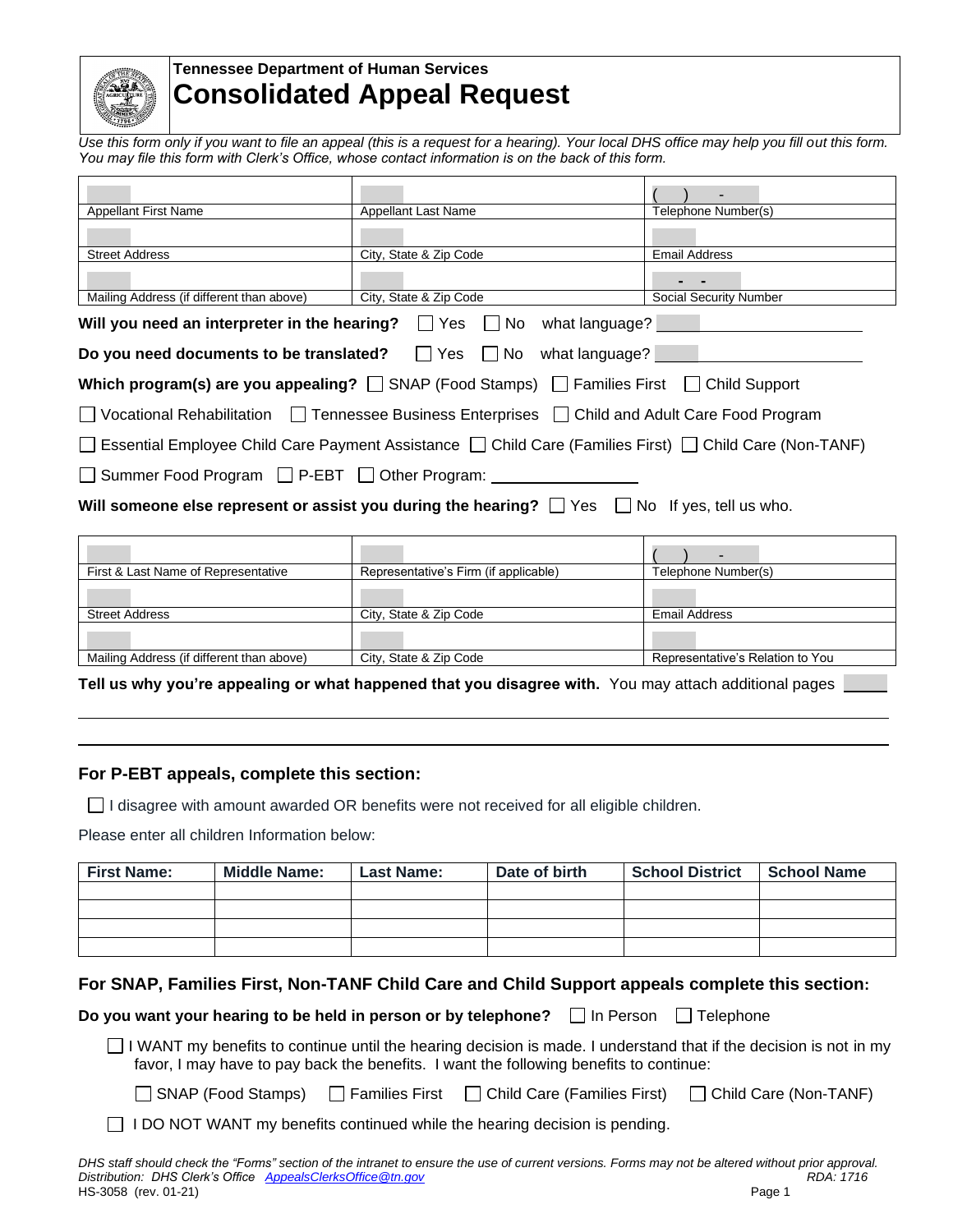**For Child Support appeals**, what is the name of the other parent?

**Note:** This form is for appealing administrative actions. It CANNOT be used to appeal action taken by a court.

**For Vocational Rehabilitation appeals**, has an informal review been conducted by Vocational Rehabilitation staff?

 $\Box$  Yes  $\Box$  No

**For Child and Adult Care Food Program and Summer Food Program appeals**, your appeal will be handled through a desk review, unless you specifically request that a hearing be held. Some appeals are required to have a desk review. Do you request that a hearing be held if allowed by law?  $\Box$  Yes  $\Box$  No

**Complete this part if you are helping someone else fill out this paper:**

|                                                                                           | Daytime phone: <u>______________________</u> Alternate phone: ________________________ |
|-------------------------------------------------------------------------------------------|----------------------------------------------------------------------------------------|
| How do you know the person who is appealing? Please check appropriate box: $\Box$ Parent  |                                                                                        |
| □Relative □ Friend □ Legal Guardian or Conservator □ Advocate □ Authorized Representative |                                                                                        |
|                                                                                           |                                                                                        |
| Signature_                                                                                | Date:                                                                                  |

 **(Appellant or representative)**

#### **How long do I have to file an appeal?** (all calendar days)

| Program                          | <b>Time Limit to Appeal</b>                          | <b>Time Limit to Appeal and Have</b>     |
|----------------------------------|------------------------------------------------------|------------------------------------------|
|                                  |                                                      | <b>Benefits Continued</b>                |
| SNAP (Food Stamps)               | 90 days from the date of the notice                  | 10 days from the date of the notice      |
| P-EBT                            | 10 days from the date of the notice                  | N/A                                      |
| <b>Families First</b>            | 90 days from the date of the notice                  | 10 days from the date of the notice      |
| <b>Child Care Services</b>       | 10 days from the date of notice                      | 10 days from the date of notice          |
| (Non-TANF-Families               |                                                      |                                          |
| First)                           |                                                      |                                          |
| <b>Child Support</b>             | 20 days from the date of service of the<br>$\bullet$ |                                          |
|                                  | notice in license revocation proceedings             |                                          |
|                                  | 15 days of the date of the notice of<br>$\bullet$    | N/A                                      |
|                                  | administrative action for all other appeals          |                                          |
| <b>Vocational Rehabilitation</b> | 30 days from the date of the notice                  | Automatically continued, unless there is |
|                                  |                                                      | fraud or Appellant requests otherwise    |
| Summer Food Program              | 10 days from the date on which the notice of         | N/A                                      |
|                                  | action was received                                  |                                          |
| Child and Adult Care             | 15 days from the date on which the notice of         | N/A                                      |
| Food Program                     | action was received                                  |                                          |
| <b>Essential Employee</b>        | 10 days from the date on which the notice of         | N/A                                      |
| <b>Child Care Payment</b>        | action was received                                  |                                          |
| Assistance                       |                                                      |                                          |

**Where do I send this form?** Appeal forms may be filed with the Clerk's Office, the Division of Appeals & Hearings.

Mail: James K. Polk Building, 1<sup>ST</sup> Floor Fax: (615) 248-7013 or (866) 355-6136 PO Box 198996 Nashville, TN 37219-8996

ATTN: Appeals Clerk's Office Phone: (866) 787-8209 or (615) 744-3900

505 Deaderick St. Email: [AppealsClerksOffice.DHS@tn.gov](mailto:AppealsClerksOffice.DHS@tn.gov)